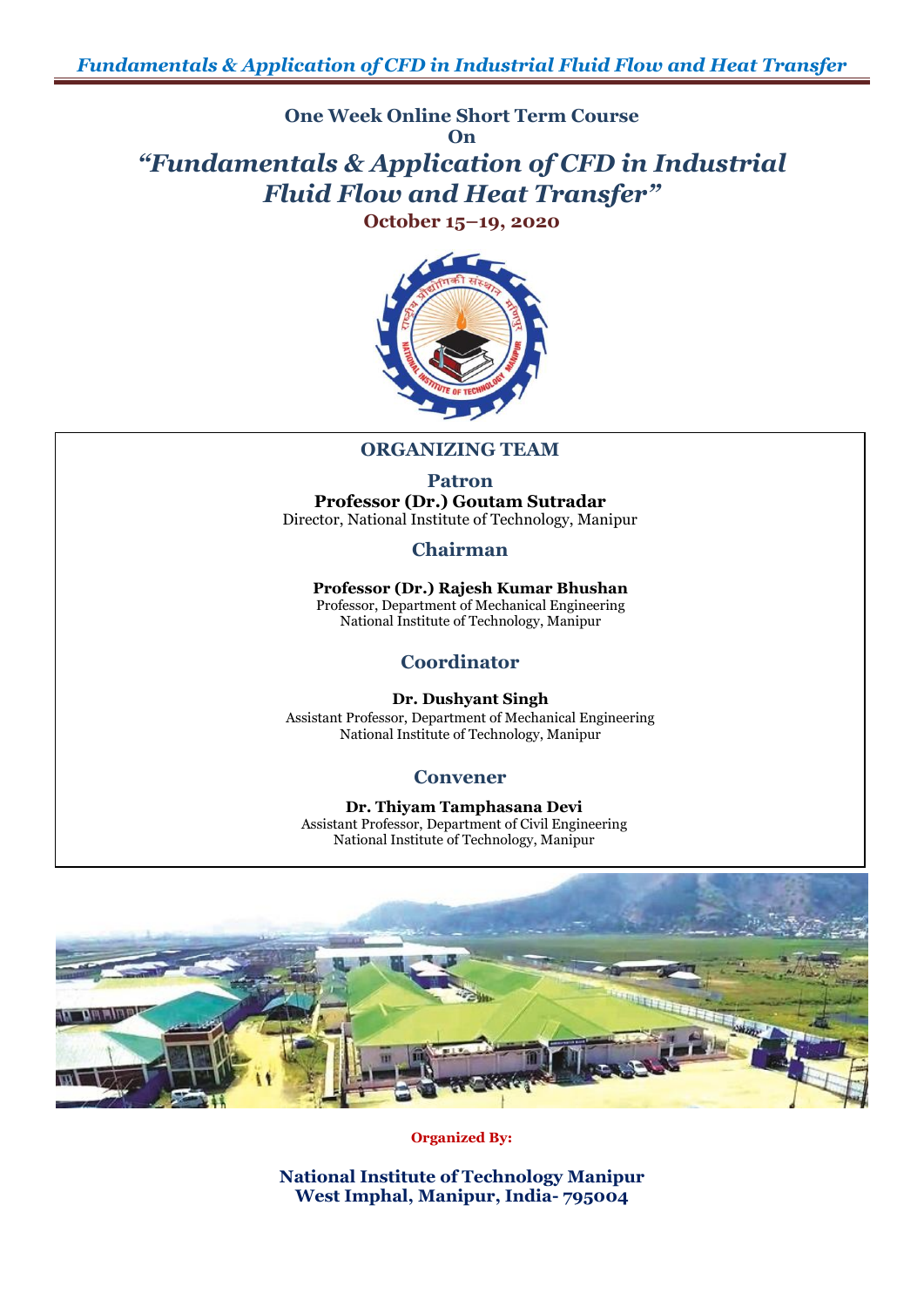#### **ABOUT NIT, MANIPUR**

National Institute of Technology Manipur, a centrally funded institution is set up to impart quality technical education at various levels of higher learning. It is one of the ten new NITs established and developed as "**Institute of National Importance**" by an act of Parliament in 2007. NIT Manipur started its first session with the three branches of Engineering-Electrical & Electronics Engineering, Electronics & Communication Engineering and Computer Science Engineering. The functioning of the institute was started at its temporary campus at Takyelpat, Imphal under the mentorship of NIT, Agartrala. As one of the National Institutes of Technology (NIT), the Institute has the responsibility of providing high quality education in Engineering, Technology and Sciences to produce competent technical and scientific manpower for the country. The Institute offers B Tech, M Tech, M Sc, MBA and PhD programmers in several disciplines of Engineering, Technology and Sciences.

#### **ABOUT THE COURSE**

Computational Fluid Dynamics (CFD) has become an important tool in furthering a variety of fields such as Mechanical Engineering, Civil Engineering, Chemical Engineering, Aerospace Engineering, Oceanography, Meteorology, Marine and Naval Engineering etc. Therefore, the scopes of CFD have tremendously been increased in the recent years. In order to accurately describe the CFD problems, an accurate numerical scheme, method and good knowledge of grids must be adopted. This short term course intends to provide a basic understanding of certain modelling for fluid flow and heat transfer practical application problems. Another aim of the short term course will to provide participants the opportunity to use and apply ANSYS (FLUENT) and OpenFOAM software along with mesh generation confidently.

#### **Topics to be Covered**

The short-term course aims to include following themes with particular emphasis to Mechanical Engineering, Civil Engineering, Chemical Engineering, Aerospace Engineering, Oceanography, Meteorology, Marine and Naval Engineering:

1.Introduction to basic governing equations of fluid flow and heat transfer.

- 2.Introduction to CFD software geometry creation along with meshing tool using (ICEM).
- 3.Overview of turbulence models and Natural heat transfer flow.
- 4.Tutorials on various engineering problems of fluid flow and heat transfer

#### **OBJECTIVES OF THE COURSE**

- 1. The main objective of this STC is to provide a unique platform to facilitate the scientists, researchers, academicians, industrialist and UG, PG/PhD students to share the knowledge for computational fluid dynamics modelling skills.
- 2. Ability to provide a thorough understanding of the computational fluid dynamics problems.
- 3. An overview of training in application of ANSYS (FLUENT) and OpenFOAM software.

#### **Who can attend this STC through Online?**

**Students**: (UG, PG, PhD)

**Faculty of Engineering**: (Any Branch)

**Other Professionals**: Engineers & Scientists from Industry and R&D organizations

**Registration**: Kindly register through this link: <https://forms.gle/yqduGmJi3kzLzDTt9>

Registration fee for attending this STC.

**UG Students**: Rs 500/- including GST

**PG/PhD Students**: Rs. 750/- including GST

**Faculty**: Rs. 1000/- including GST

**Engineers /Other professionals**: Rs.2000/- including GST

### *Details of the Bank Account:*

**Name:** Director NIT Manipur IRG **Acc. No.** 60330100000143 **Bank and Branch:** Bank of Baroda, NIT Manipur Campus **IFSC code:** BARB0NITMAN

*Number of participants are limited to 50. Shortlisted candidates will be informed through email.*

*For any query, you can contact to the course coordinator* Dr. Dushyant Singh, Assistant Professor (ME) Email: [cfdnitm@gmail.com](mailto:cfdnitm@gmail.com) ; Mb: +91-7085680624

**IMPORTANT DATES** Last Date of Registration October 12, 2020